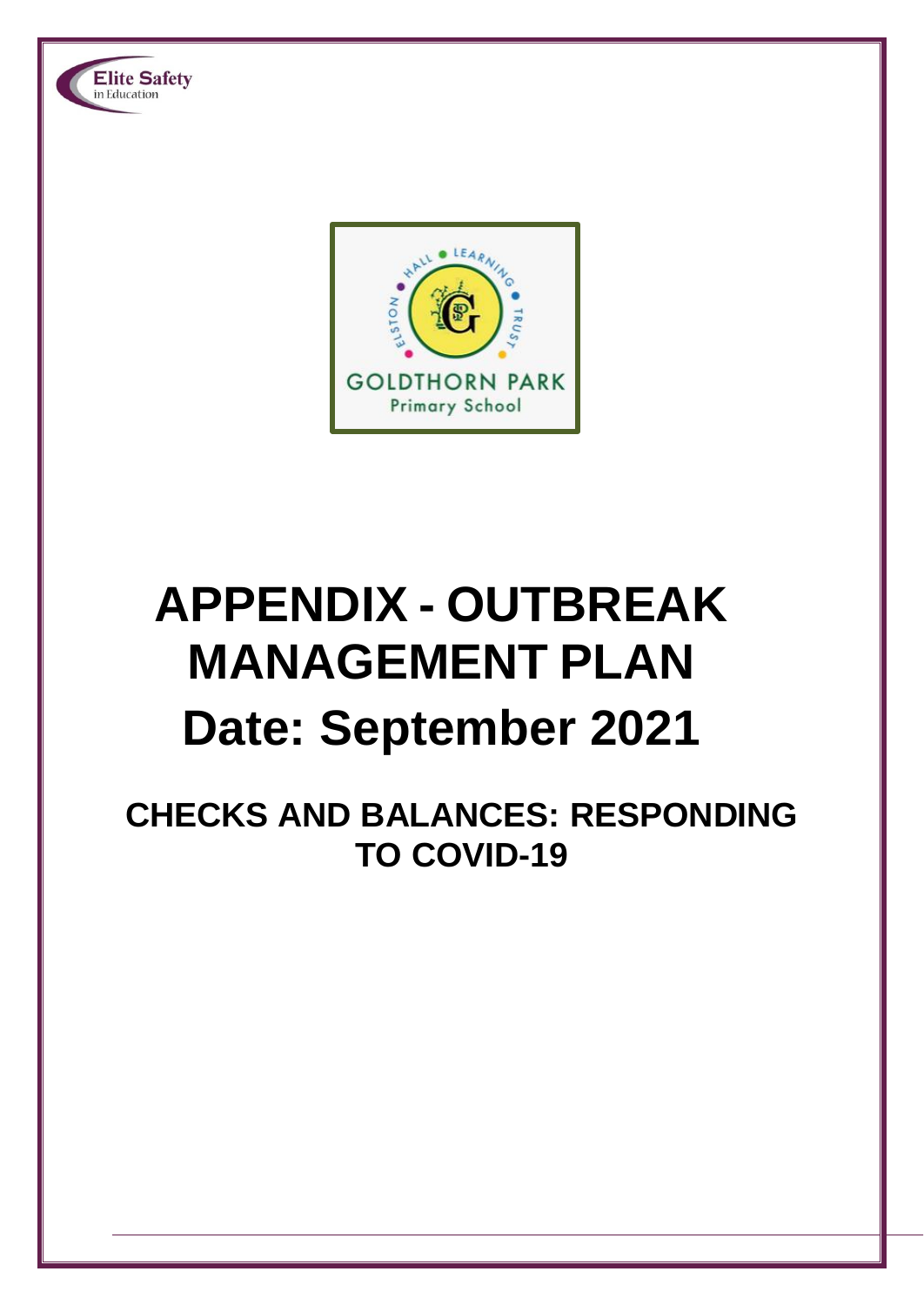## **Staying COVID Secure – Our Commitment**

- We recognise the risk posed by Coronavirus (COVID-19) to our staff, pupils and their families. Control measures to minimise the risk of infection and the transmission of the virus are provided in this Risk Assessment.
- We will put in place appropriate protective measures to ensure, as far as is reasonably practicable, the Health, Safety and Wellbeing of our staff and pupils.
- We will share this Risk Assessment and its findings with employees and consult on its contents.
- We will continue to comply with all relevant Health and Safety Legislation.
- We will have regard to statutory guidance in particular the guidance issued by the Department of Education regarding school reopening and implementing protective measures in education and childcare settings against COVID-19.
- We have regard to advice and guidance issued by Public Health England.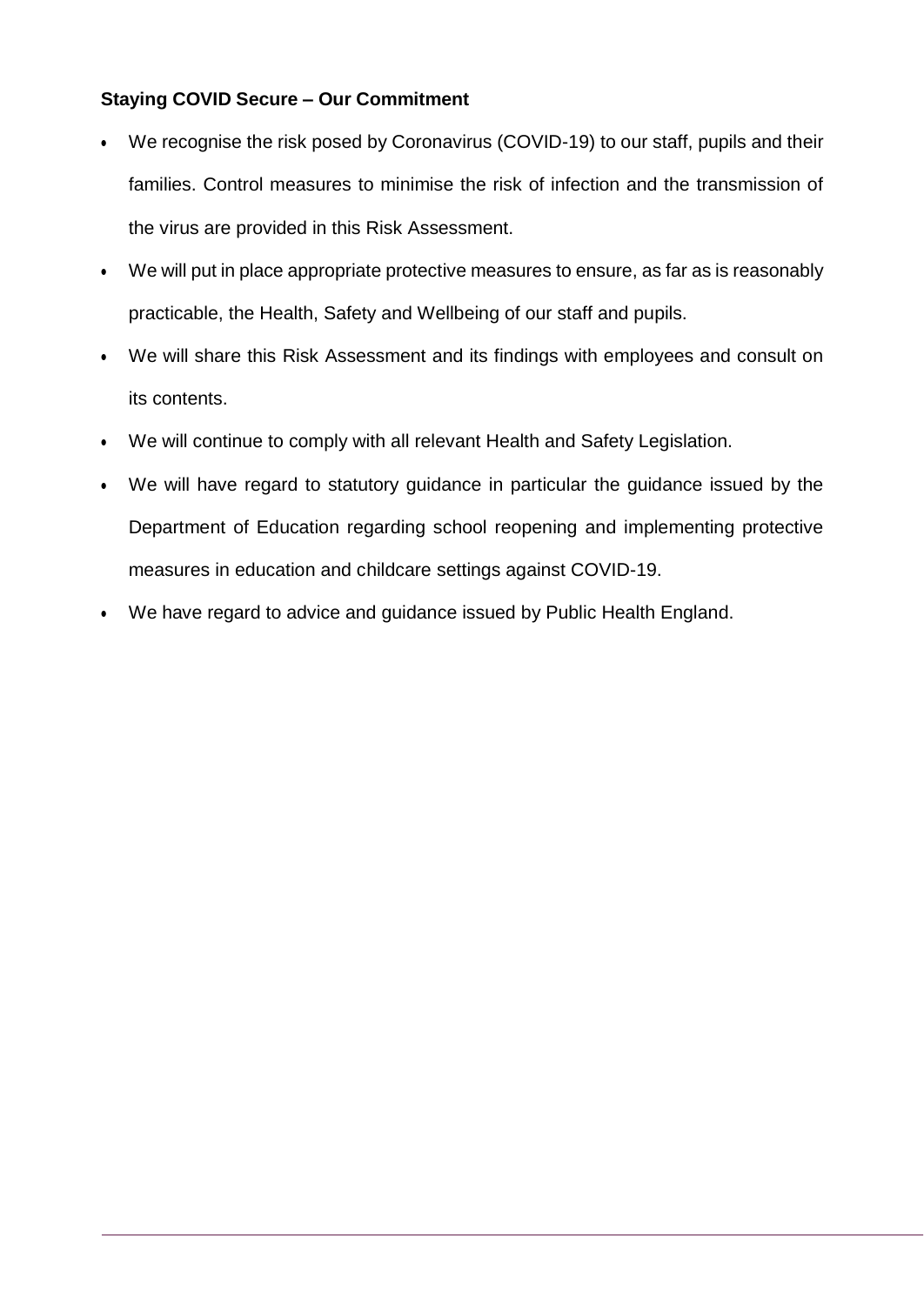# **COVID-19: Outbreak management plan**

Please note: this document is an appendix to the school's main risk assessment; it should be undertaken in conjunction with the school guidance updated by the Department for Education on 19<sup>th</sup> July2021 as follows: [Actions for schools during the coronavirus outbreak.](https://www.gov.uk/government/publications/actions-for-schools-during-the-coronavirus-outbreak) It outlines how schools would operate if any of the approaches for easing and tightening of measures, including possible attendance restrictions, become necessary in their local area. This includes how they would ensure every child, pupil or student receives the quantity and quality of education and care to which they are normally entitled, whether onsite or remotely. ACTIONS SHOULD ONLY BE INSTIGATED IF ADVISED DIRECTLY BY DfE, PH or the LA.

| Assessment<br>conducted by: | Jo Hemmings                              | Job title:                 | Headteacher                                                                                                                                                                                                                                                                                                                                                                                                                                                                                                                                                                                                                                                                                                                                   | Covered by this<br>assessment | Staff, pupils, contractors,<br>visitors, volunteers |
|-----------------------------|------------------------------------------|----------------------------|-----------------------------------------------------------------------------------------------------------------------------------------------------------------------------------------------------------------------------------------------------------------------------------------------------------------------------------------------------------------------------------------------------------------------------------------------------------------------------------------------------------------------------------------------------------------------------------------------------------------------------------------------------------------------------------------------------------------------------------------------|-------------------------------|-----------------------------------------------------|
| Date of<br>assessment:      | 1.9.2021                                 | <b>Review</b><br>interval: | Termly                                                                                                                                                                                                                                                                                                                                                                                                                                                                                                                                                                                                                                                                                                                                        | Date of next<br>review:       | 1.1.22                                              |
|                             |                                          |                            | <b>Related documents</b>                                                                                                                                                                                                                                                                                                                                                                                                                                                                                                                                                                                                                                                                                                                      |                               |                                                     |
|                             | School/Trust/Local Authority documents/: | appropriate to do so.      | <b>Government guidance:</b><br>https://www.gov.uk/government/publications/actions-for-schools-during-the-coronavirus-<br>outbreak/schools-coronavirus-covid-19-operational-quidance<br>https://www.gov.uk/government/publications/coronavirus-covid-19-local-restrictions-in-<br>education-and-childcare-settings/contingency-framework-education-and-childcare-<br>settings This framework is separate to the processes in place for managing outbreaks<br>and operational challenges. Any restrictions on education are always a last resort and<br>should only be initiated following a ministerial decision. Any measures will be kept under<br>review and should be lifted as soon as the public health and scientific advice says it is |                               |                                                     |

| <b>Record of Review</b> |                           |  |  |  |  |
|-------------------------|---------------------------|--|--|--|--|
| <b>Review Date</b>      | <b>Overview of review</b> |  |  |  |  |
|                         |                           |  |  |  |  |
|                         |                           |  |  |  |  |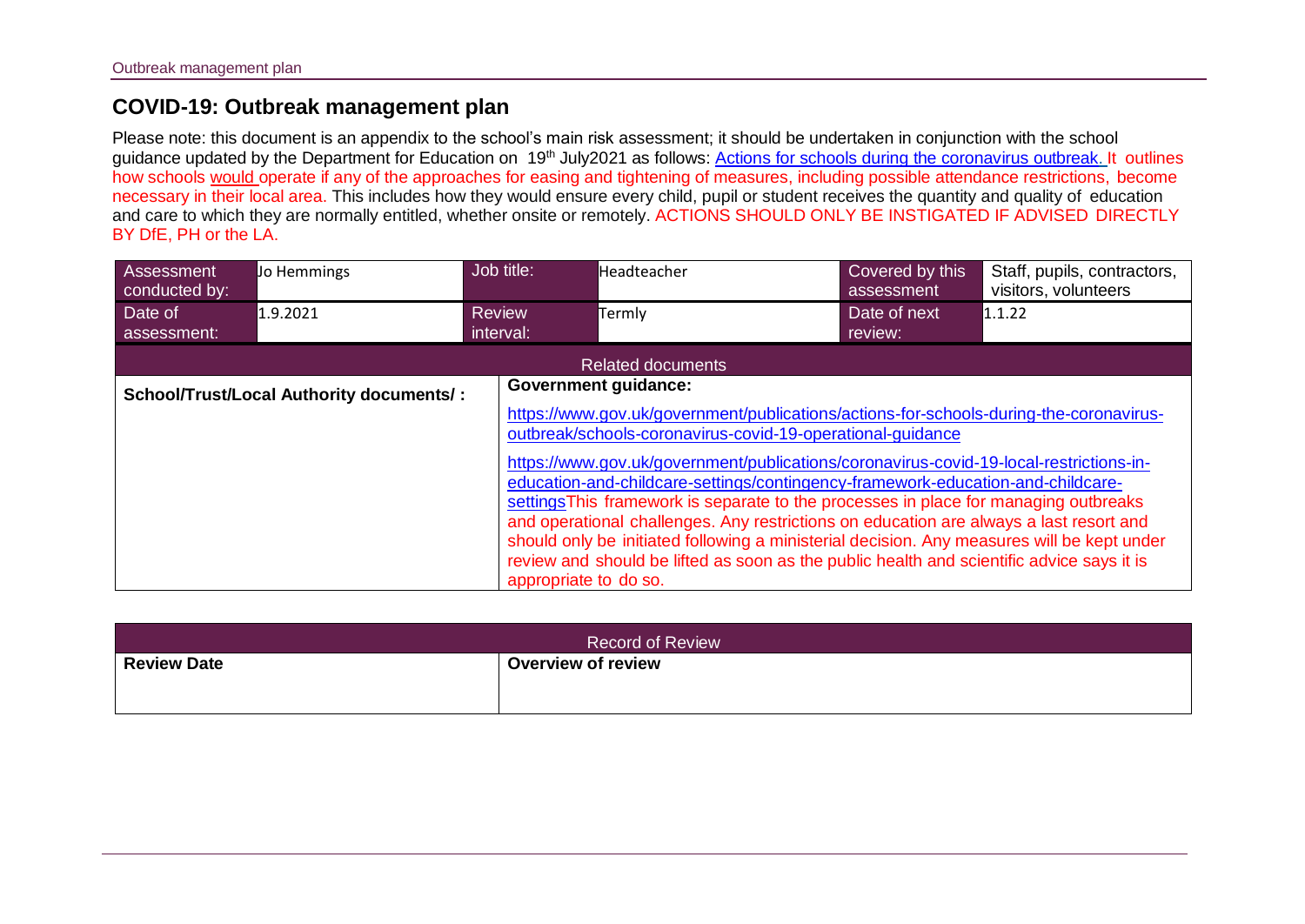## **Risk matrix**

|                         | Risk rating                                                    | Likelihood of occurrence |                 |               |  |  |  |
|-------------------------|----------------------------------------------------------------|--------------------------|-----------------|---------------|--|--|--|
|                         | High (H), Medium (M), Low (L)                                  | <b>Probable</b>          | <b>Possible</b> | <b>Remote</b> |  |  |  |
|                         | Major: Causes major physical injury, harm or ill-health.       |                          |                 | м             |  |  |  |
| <b>Likely</b><br>impact | Severe: Causes physical injury or illness requiring first aid. |                          | м               |               |  |  |  |
|                         | Minor: Causes physical or emotional discomfort.                |                          |                 |               |  |  |  |

| Areas for concern                                                                                                           | <b>Risk rating</b><br>prior to<br>action<br>(H/M/L) | <b>Control measures</b>                                                                                                                                                                                                                                                                                                                                                                                                                                                                                                                           | Please<br>mark<br>Y/N/NA<br>for each<br>bullet<br>point                                      | Further actions/comments<br>needed only if N is put by a<br>bullet point | <b>Residual risk</b><br>rating<br>(H/M/L) |
|-----------------------------------------------------------------------------------------------------------------------------|-----------------------------------------------------|---------------------------------------------------------------------------------------------------------------------------------------------------------------------------------------------------------------------------------------------------------------------------------------------------------------------------------------------------------------------------------------------------------------------------------------------------------------------------------------------------------------------------------------------------|----------------------------------------------------------------------------------------------|--------------------------------------------------------------------------|-------------------------------------------|
| 1. Minimizing Transmission                                                                                                  |                                                     |                                                                                                                                                                                                                                                                                                                                                                                                                                                                                                                                                   |                                                                                              |                                                                          |                                           |
| 1.1 General                                                                                                                 |                                                     |                                                                                                                                                                                                                                                                                                                                                                                                                                                                                                                                                   |                                                                                              |                                                                          |                                           |
| <b>Direct or Indirect</b><br>transmission of COVID -<br>19 virus                                                            |                                                     | The main risk assessment, detailing the prevention and response<br>system of controls in place, continues to be reviewed on a two<br>weekly basis                                                                                                                                                                                                                                                                                                                                                                                                 | Y                                                                                            |                                                                          |                                           |
| 1.2 Directed to restrict attendance                                                                                         |                                                     |                                                                                                                                                                                                                                                                                                                                                                                                                                                                                                                                                   |                                                                                              |                                                                          |                                           |
| <b>Extremely high</b><br>prevalence of COVID-19<br>and existing measures<br>have failed to reduce<br>community transmission |                                                     | If there is significant concern that existing or recently introduced<br>measures in an area have failed to mitigate community transmission,<br>or that a more robust response is required to contain the outbreak of<br>a VoC it may be necessary to limit the number of children and young<br>people in education or childcare settings through attendance<br>restrictions.<br>No educational setting should move to implement restrictive<br>measures of the kind set out in the contingency framework without<br>the explicit approval of DfE. | All control<br>measures<br>will be NA<br>until<br>directed to<br>action by<br>DfE/PH/LA<br>Υ |                                                                          |                                           |
| 1.3 Asymptomatic testing of staff                                                                                           |                                                     |                                                                                                                                                                                                                                                                                                                                                                                                                                                                                                                                                   |                                                                                              |                                                                          |                                           |
| <b>Extremely high</b><br>prevalence of COVID-19/<br>variant of concern (VoC)                                                |                                                     | When a variant of COVID-19 is classed as a variant of concern<br>(VoC), DHSC will ramp up targeted testing in that geographical area<br>to help suppress and control any possible new cases and better<br>understand the new variants.<br>An increased use of home testing by staff may also be advised.                                                                                                                                                                                                                                          | Υ<br>All control<br>measures<br>will be NA<br>until<br>directed to<br>action by<br>DfE/PH/LA |                                                                          |                                           |
| <b>1.4 Face Coverings</b>                                                                                                   |                                                     |                                                                                                                                                                                                                                                                                                                                                                                                                                                                                                                                                   |                                                                                              |                                                                          |                                           |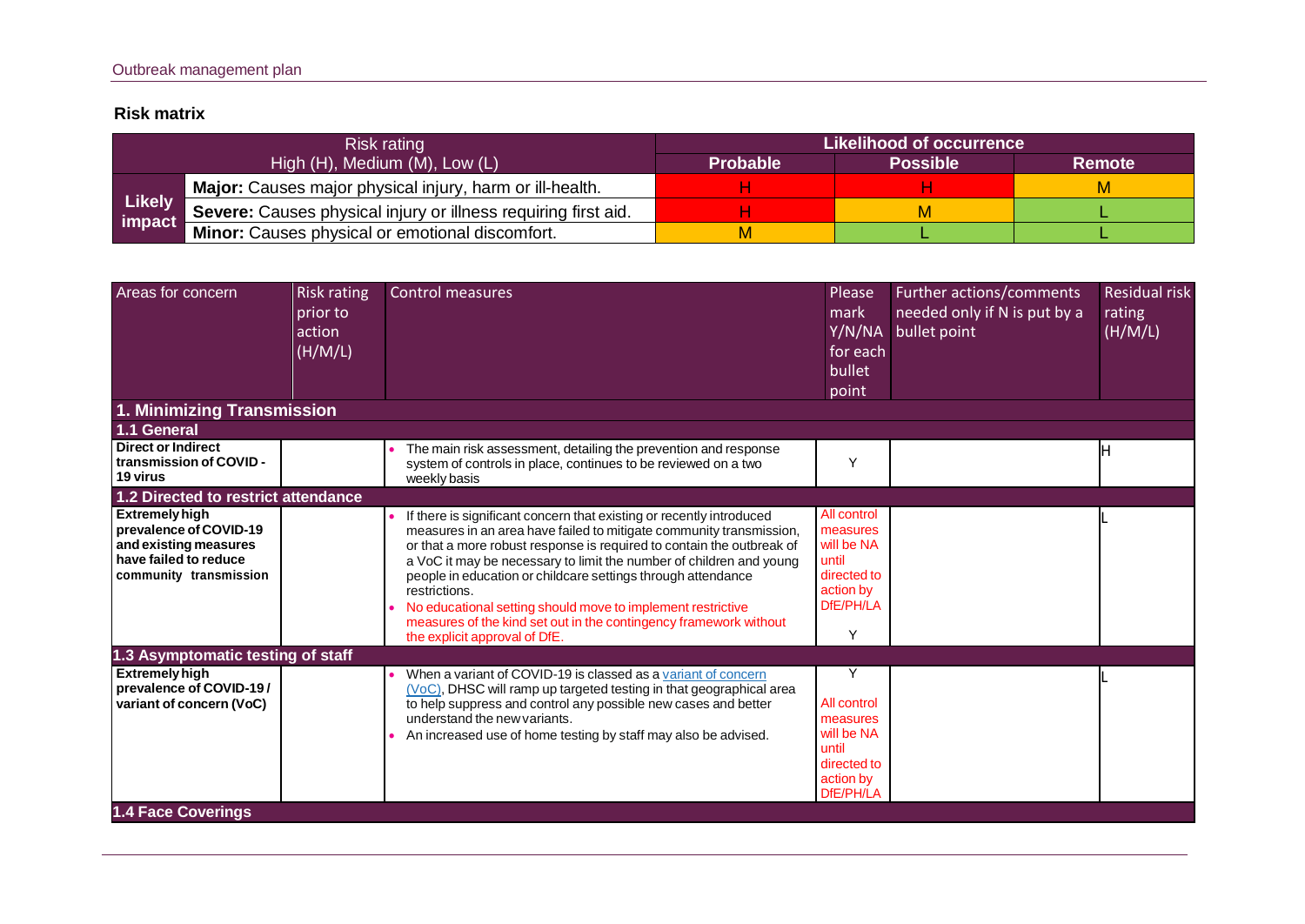|                                                                                 | Temporary re-introduction of face coverings. In all cases any<br>educational drawbacks in the recommended use of face coverings<br>should be balanced with the benefits in managing transmission and<br>should allow for reasonable exemptions for their use.<br>Where social distancing cannot be maintained in indoor locations,<br>face coverings will be worn by staff and visitors, unless they are<br>exempt.<br>Face visors or shields will not be worn as an alternative to a face<br>covering. They will only be worn where they have been identified<br>as appropriate following risk assessment and will be thoroughly<br>cleaned between uses.<br>Those who rely on visual signals for communication, or<br>communicate with or provide support to such individuals, are<br>currently exempt from any requirement to wear face coverings but<br>can, if they choose, wear transparent face coverings. | Y<br>All control<br>measures<br>will be NA<br>until<br>directed to<br>action by<br>DfE/PH/LA                     | School would encourage face<br>coverings to be worn by all adults in |                                      |
|---------------------------------------------------------------------------------|-------------------------------------------------------------------------------------------------------------------------------------------------------------------------------------------------------------------------------------------------------------------------------------------------------------------------------------------------------------------------------------------------------------------------------------------------------------------------------------------------------------------------------------------------------------------------------------------------------------------------------------------------------------------------------------------------------------------------------------------------------------------------------------------------------------------------------------------------------------------------------------------------------------------|------------------------------------------------------------------------------------------------------------------|----------------------------------------------------------------------|--------------------------------------|
|                                                                                 |                                                                                                                                                                                                                                                                                                                                                                                                                                                                                                                                                                                                                                                                                                                                                                                                                                                                                                                   |                                                                                                                  |                                                                      |                                      |
|                                                                                 | Providers who run community activities, holiday clubs, breakfast or<br>after-school clubs, tuition and other out-of-school or childcare<br>provision (including wraparound childcare), for children over the<br>age of 5 should be able to continue to open for both indoor and<br>outdoor provision.<br>If attendance restrictions are needed, vulnerable children should<br>be allowed to attend. For all other children, parents and carers<br>should only be allowed to access these providers for face-to-face<br>provision for their children for a limited set of essential purposes,<br>such as to allow them to go to or seek work, attend a medical<br>appointment, or undertake education or training.                                                                                                                                                                                                 | ٧<br>All control<br>measures<br>will be NA<br>until<br>directed to<br>action by<br>DfE/PH/LA                     |                                                                      |                                      |
|                                                                                 |                                                                                                                                                                                                                                                                                                                                                                                                                                                                                                                                                                                                                                                                                                                                                                                                                                                                                                                   |                                                                                                                  |                                                                      |                                      |
| $\bullet$<br>$\bullet$<br>$\bullet$<br>$\bullet$<br>٠<br>$\bullet$<br>$\bullet$ | Any attendance restrictions should be reflected in the visits risk<br>assessment and setting leaders should consider carefully if the<br>educational visit is still appropriate and safe.<br>Only children who are attending the setting should go on an<br>educational visit.<br>Education settings should consult the health and safety guidance<br>on educational visits when considering visits                                                                                                                                                                                                                                                                                                                                                                                                                                                                                                               |                                                                                                                  |                                                                      |                                      |
|                                                                                 |                                                                                                                                                                                                                                                                                                                                                                                                                                                                                                                                                                                                                                                                                                                                                                                                                                                                                                                   |                                                                                                                  |                                                                      |                                      |
|                                                                                 | Shielding was paused on 1 April, and those who are clinically<br>extremely vulnerable (CEV) are no longer advised to shield.<br>In the event of a major outbreak or VoC that poses a significant risk<br>to individuals on the Shielded Patient List (SPL), ministers can<br>agree to reintroduce shielding. Shielding would be considered in<br>addition to other measures to address the residual risk to people on<br>the SPL, once the wider interventions are taken into account.<br>Settings should make sure their outbreak management plans cover<br>this possibility. Shielding can only be reintroduced by national                                                                                                                                                                                                                                                                                     | Υ<br>All control<br>measures<br>will be NA<br>until<br>directed to<br>action by<br>DfE/PH/LA                     |                                                                      |                                      |
|                                                                                 |                                                                                                                                                                                                                                                                                                                                                                                                                                                                                                                                                                                                                                                                                                                                                                                                                                                                                                                   | 1.5 Out-of-school settings and wraparound childcare<br>1.7 Clinically extremely vulnerable pupils<br>government. |                                                                      | and around the school building/site. |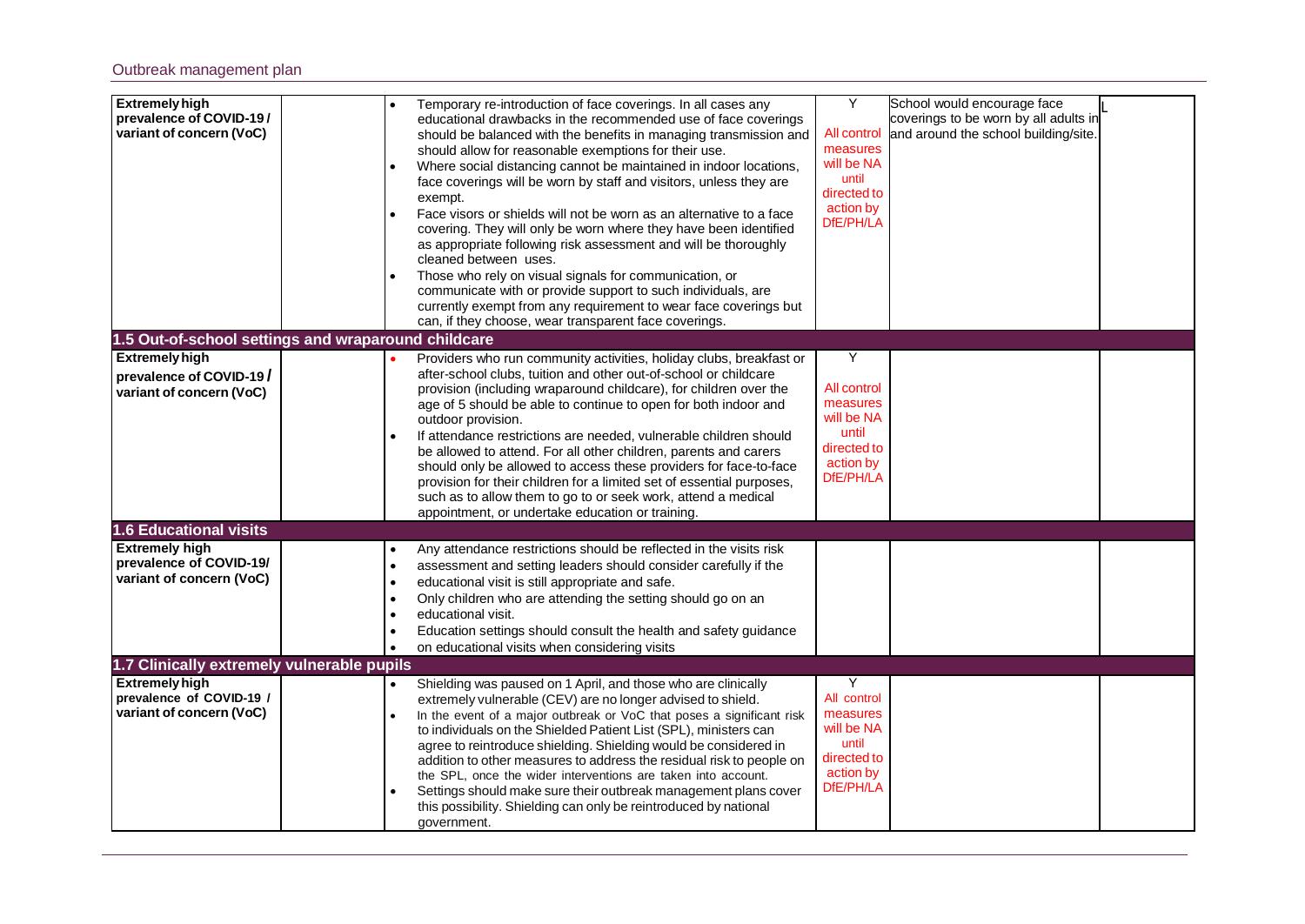#### Outbreak management plan

| <b>1.8 Education workforce</b>                      |           |                                                                                                                        |  |  |
|-----------------------------------------------------|-----------|------------------------------------------------------------------------------------------------------------------------|--|--|
|                                                     |           | Employers should continue to implement the system of controls set                                                      |  |  |
|                                                     |           | out in our guidance.                                                                                                   |  |  |
|                                                     |           | They should explain to staff the measures they are putting in place                                                    |  |  |
|                                                     |           | to reduce risks to staff, including how these protective measures                                                      |  |  |
|                                                     |           | have been reviewed as part of an updated workplace risk                                                                |  |  |
|                                                     |           | assessment.                                                                                                            |  |  |
|                                                     |           | Employers should have regard to the guidance on clinically                                                             |  |  |
|                                                     |           | extremely vulnerable people.                                                                                           |  |  |
|                                                     |           | Schools should also consider if the COVID-19 education                                                                 |  |  |
|                                                     |           | contingency framework offers more opportunities for staff to work                                                      |  |  |
|                                                     |           | at home, given reduced numbers of pupils onsite and the use of<br>remote education for pupils scheduled to be at home. |  |  |
|                                                     |           | Employers should have regard to staff work-life balance and                                                            |  |  |
|                                                     |           | wellbeing.                                                                                                             |  |  |
|                                                     |           | This includes considering how best to balance the demands of on-                                                       |  |  |
|                                                     |           | site teaching and support for remote education, which should be                                                        |  |  |
|                                                     |           | done within the terms and conditions of teachers' and staff                                                            |  |  |
|                                                     |           | employment.                                                                                                            |  |  |
|                                                     |           |                                                                                                                        |  |  |
| <b>1.9 Remote Education</b>                         |           |                                                                                                                        |  |  |
| <b>Extremely high</b>                               |           | High quality remote education should be provided for all pupils not                                                    |  |  |
| prevalence of COVID-19/                             |           | attending.                                                                                                             |  |  |
| variant of concern (VoC)                            |           | Refer to Remote Learning policy                                                                                        |  |  |
| 1.10 Other measures                                 |           |                                                                                                                        |  |  |
| <b>Extremely high</b>                               |           | Settings should make sure their outbreak management plans cover                                                        |  |  |
| prevalence of COVID-19/                             |           | the possibility they are advised to limit:                                                                             |  |  |
| variant of concern (Vo                              | $\bullet$ | - residential educational visits                                                                                       |  |  |
|                                                     |           | - open days                                                                                                            |  |  |
|                                                     | $\bullet$ | - transition and taster days                                                                                           |  |  |
|                                                     |           | - parental attendance in settings                                                                                      |  |  |
|                                                     |           | - performances in settings                                                                                             |  |  |
|                                                     |           | • Local authorities, DSPH and PHE Health Protection Teams may                                                          |  |  |
|                                                     |           | recommend these precautions in one setting, a cluster of settings,<br>or across an entire area                         |  |  |
| 1.11 Safeguarding and designated safeguarding leads |           |                                                                                                                        |  |  |
| <b>Extremely high</b>                               |           | If restrictions are implemented in any education or childcare                                                          |  |  |
| prevalence of COVID-19/                             |           | setting, we would expect all local safeguarding partners to be                                                         |  |  |
| variant of concern (VoC)                            |           | vigilant and responsive to all safeguarding threats and ensure                                                         |  |  |
|                                                     |           | vulnerable children and young persons are safe, particularly as                                                        |  |  |
|                                                     |           | more children and young people will be learning remotely.                                                              |  |  |
|                                                     |           | Schools (ideally led by the designated safeguarding lead (DSL) or                                                      |  |  |
|                                                     |           | a deputy) should review their child protection policy so that it                                                       |  |  |
|                                                     |           | reflects the local restrictions and remains effective. In some cases,                                                  |  |  |
|                                                     |           | a COVID19 annex or addendum that summarises any key local                                                              |  |  |